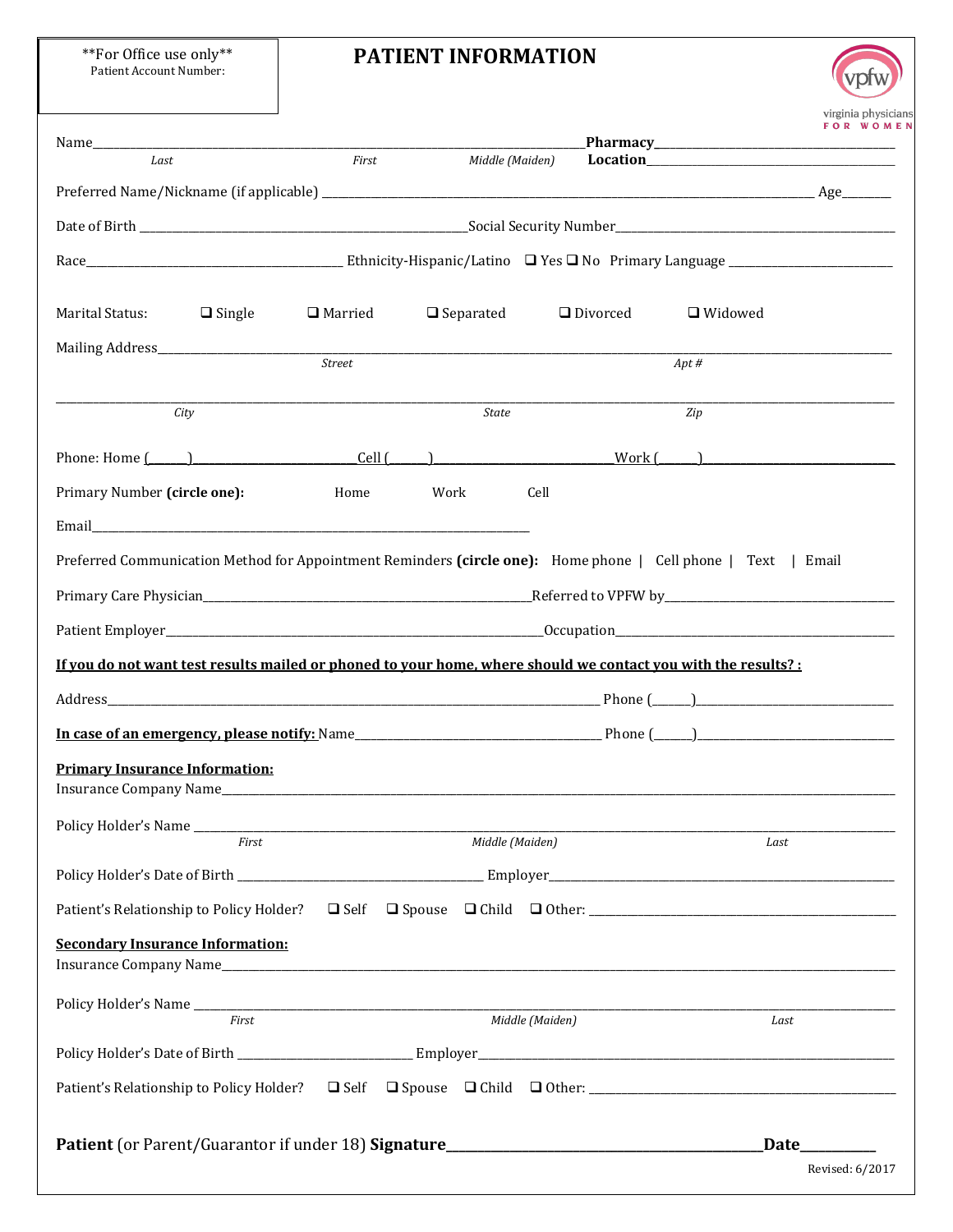

## **Patient History**

|                                    | Primary Care Doctor: Note that the contract of the contract of the contract of the contract of the contract of                                                                                                                                                                                                                                                                                                                                                                           |       |                                                                                                               |            |
|------------------------------------|------------------------------------------------------------------------------------------------------------------------------------------------------------------------------------------------------------------------------------------------------------------------------------------------------------------------------------------------------------------------------------------------------------------------------------------------------------------------------------------|-------|---------------------------------------------------------------------------------------------------------------|------------|
|                                    |                                                                                                                                                                                                                                                                                                                                                                                                                                                                                          |       | <b>GYNECOLOGIC HISTORY</b>                                                                                    |            |
| Age of very first period           | First day of last menstrual period<br>Have you experienced: $\Box$ a Hysterectomy or $\Box$ Menopause<br>If yes to either: Age at Menopause________ Year of Hysterectomy_<br>How often do your period usually occur? Every ______________ days/months or $\Box$ N/A<br>How long do your periods last? $\frac{1}{\sqrt{2}}$ or $\Box$ N/A<br>Is the flow heavy, medium, or light? $\frac{1}{\sqrt{2}}$ or $\Box$ N/A<br>Do you use tampons or pads? ________________________or $\Box$ N/A |       | How often do you have to change tampons or pads? Every ____________ minutes/hours or $\Box$ N/A               | $\Box$ N/A |
|                                    | Do you perform Self Breast Exams? Y / N If so, how often?__________                                                                                                                                                                                                                                                                                                                                                                                                                      |       | Last annual exam _______________________Last pap smear _________________________Last HPV testing ____________ |            |
| Are you sexually active?           |                                                                                                                                                                                                                                                                                                                                                                                                                                                                                          | Y / N |                                                                                                               |            |
|                                    | Do you use a method for pregnancy prevention?                                                                                                                                                                                                                                                                                                                                                                                                                                            | Y/N   | Form of birth control used? (pills, condom, etc.)                                                             |            |
| Have you ever had an abnormal pap? |                                                                                                                                                                                                                                                                                                                                                                                                                                                                                          | Y/N   | If yes, what kind of treatment was done? (Colpo, Cryo, Leep,<br>Conization)                                   |            |
| Have you ever had an HPV test?     |                                                                                                                                                                                                                                                                                                                                                                                                                                                                                          | Y/N   | Date and result:                                                                                              |            |
| Have you ever had an STD?          |                                                                                                                                                                                                                                                                                                                                                                                                                                                                                          | Y/N   | If so, which?                                                                                                 |            |
| Have you ever had a mammogram?     |                                                                                                                                                                                                                                                                                                                                                                                                                                                                                          | Y/N   | Date of last mammogram:                                                                                       |            |
|                                    | Have you ever had an abnormal mammogram?                                                                                                                                                                                                                                                                                                                                                                                                                                                 | Y/N   |                                                                                                               |            |
| Have you ever had a breast biopsy? |                                                                                                                                                                                                                                                                                                                                                                                                                                                                                          | Y/N   | Results                                                                                                       |            |
| Have you received the HPV vaccine? |                                                                                                                                                                                                                                                                                                                                                                                                                                                                                          | Y/N   | If yes, Gardasil or Cervarix? (circle one) All 3 Doses? Y / N                                                 |            |
| Have you ever had a colonoscopy?   |                                                                                                                                                                                                                                                                                                                                                                                                                                                                                          | Y/N   | Date of last colonoscopy:                                                                                     |            |
|                                    | Have you ever had bone density testing?                                                                                                                                                                                                                                                                                                                                                                                                                                                  | Y/N   | Date of last bone density:                                                                                    |            |

## **Do you currently experience any of the following?**

| Irregular periods          | Y / N | Pain with intercourse  | Y/N   |
|----------------------------|-------|------------------------|-------|
| Heavy periods              | Y/N   | Decreased libido       | Y/N   |
| Bleeding between periods   | Y / N | Breast lump            | Y/N   |
| Pelvic or abdominal pain   | Y / N | <b>Breast swelling</b> | Y/N   |
| Abnormal vaginal discharge | Y/N   | Breast pain            | Y / N |
| Sexual problems            | Y/N   | Nipple discharge       | Y/N   |

## **OBSTETRIC HISTORY**

| How many times have you been pregnant? | Any twins or multiples?          |  |
|----------------------------------------|----------------------------------|--|
| How many times have you given birth?   | How many miscarriages/ectopic?   |  |
| How many living children do you have?  | How many terminations/abortions? |  |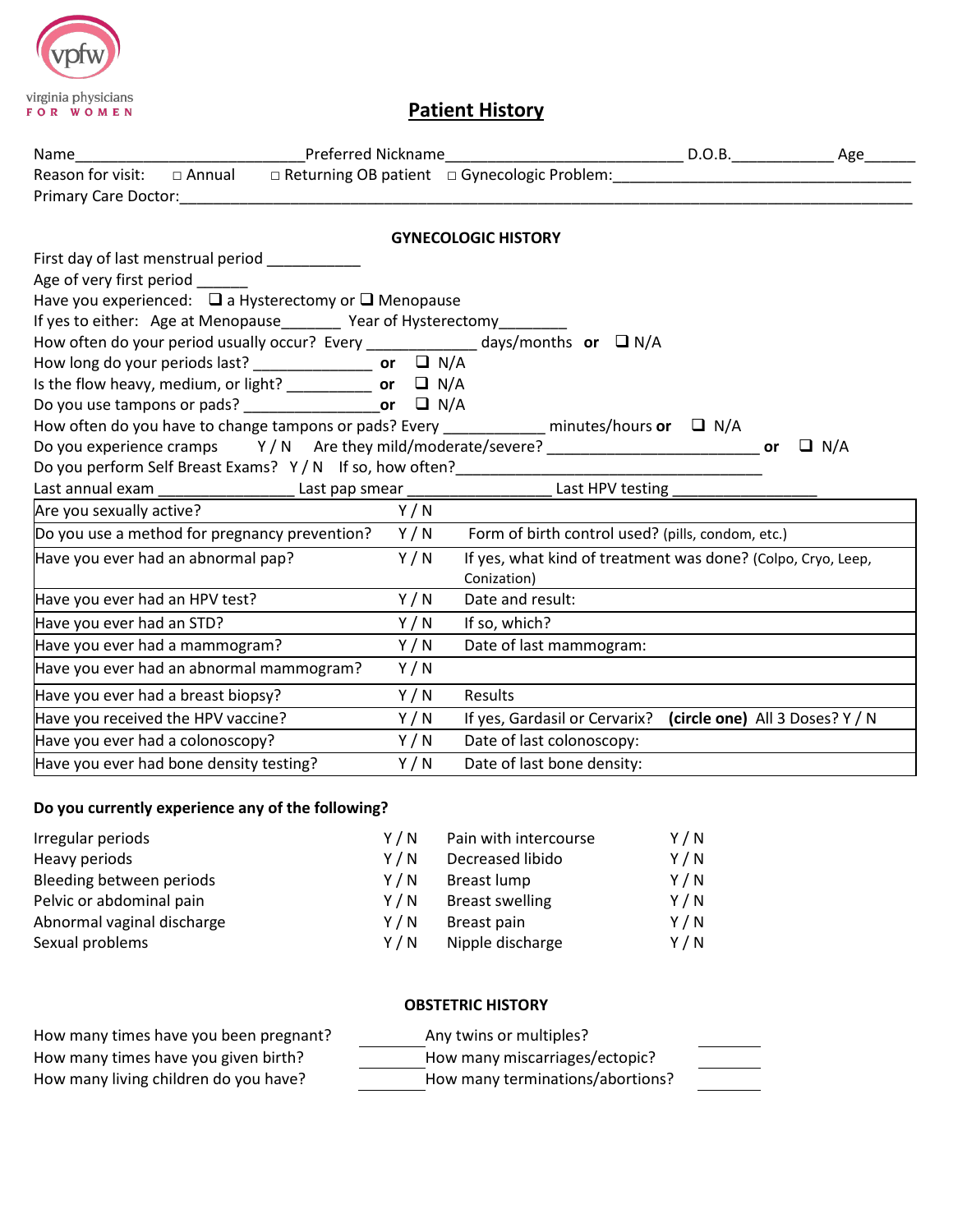### **Please provide details about your previous pregnancies:**

| Date of<br><b>Delivery</b> | How<br>many<br>weeks<br>along? | How many<br>hours did<br>labor last? | Baby's<br>weight | Male/<br>Female | Vaginal or C-<br>section?<br>Vacuum or<br>forceps? | <b>Epidural or none?</b><br>Type of<br>Anesthesia? | <b>Complications of</b><br>pregnancy or<br>delivery? | Location |
|----------------------------|--------------------------------|--------------------------------------|------------------|-----------------|----------------------------------------------------|----------------------------------------------------|------------------------------------------------------|----------|
|                            |                                |                                      |                  |                 |                                                    |                                                    |                                                      |          |
|                            |                                |                                      |                  |                 |                                                    |                                                    |                                                      |          |
|                            |                                |                                      |                  |                 |                                                    |                                                    |                                                      |          |
|                            |                                |                                      |                  |                 |                                                    |                                                    |                                                      |          |
|                            |                                |                                      |                  |                 |                                                    |                                                    |                                                      |          |

## **SOCIAL HISTORY**

| <b>Marital Status:</b> | $\Box$ Single $\Box$ Married $\Box$ Divorced $\Box$ Widowed  |
|------------------------|--------------------------------------------------------------|
| Sexual Orientation:    | $\Box$ Gay/Lesbian<br>$\Box$ Bisexual<br>$\Box$ Heterosexual |
| Education              | Are you employed? $Y/N$<br>Occupation:                       |
|                        | Do you diet? $Y/N$ Do you exercise? $Y/N$ Caffeine Intake:   |

| History of physical/mental/sexual abuse | Y/N   |                              |
|-----------------------------------------|-------|------------------------------|
| Have you ever smoked?                   | Y/N   |                              |
| Do you smoke currently?                 | Y/N   | If so, how often/how much?   |
| Do you drink alcohol?                   | Y / N | If so, how much?             |
| Do you use illegal drugs?               | Y/N   | If so, what type & how much? |

### **MEDICAL HISTORY**

**\_\_\_\_\_\_\_\_\_\_\_\_\_\_\_\_\_\_\_\_\_\_\_\_\_\_\_\_\_\_\_\_\_\_\_\_\_\_\_\_\_\_\_\_\_\_\_\_\_\_\_\_\_\_\_\_\_\_\_\_\_\_\_\_\_\_\_\_\_\_\_\_\_\_\_\_\_\_\_\_\_\_\_\_\_\_\_\_\_\_\_\_\_\_\_\_\_\_\_\_\_\_\_**

| Do you have any current illnesses? $Y/N$ If yes, please list |  |
|--------------------------------------------------------------|--|
|                                                              |  |

Do you have any medical problems such as Diabetes, high blood pressure, heart disease, thyroid disorder, cancer? Y / N If yes, please list

Do you take any medications or over-the-counter medications (including vitamins)? If yes, please list

Are you allergic to any medications or latex? Y/N If yes, please list medication and reaction \_\_\_\_\_\_\_\_\_\_\_\_\_\_\_\_

Have you ever had surgery? Y / N If yes, please list surgery date & type\_\_\_\_\_\_\_\_\_\_\_\_\_\_\_\_\_\_\_\_\_\_\_\_\_\_\_\_\_\_\_\_\_\_\_\_\_\_\_\_\_\_\_\_ Have you had other hospitalizations? Y / N If yes, please list date & type of procedure

\_\_\_\_\_\_\_\_\_\_\_\_\_\_\_\_\_\_\_\_\_\_\_\_\_\_\_\_\_\_\_\_\_\_\_\_\_\_\_\_\_\_\_\_\_\_\_\_\_\_\_\_\_\_\_\_\_\_\_\_\_\_\_\_\_\_\_\_\_\_\_\_\_\_\_\_\_\_\_\_\_\_\_\_\_\_\_\_\_\_\_\_\_\_\_\_\_\_\_\_\_\_\_

### **INFECTION HISTORY**

### **Have you or your spouse/partner ever experienced any of the following:**

|                        | Self | Spouse/Partner |                                             | Self | Spouse/Partner |
|------------------------|------|----------------|---------------------------------------------|------|----------------|
| Chicken Pox            |      |                | HIV/AIDS                                    |      | ⊔              |
| <b>Syphilis</b>        |      | ⊔              | Recent Gonorrhea or Chlamydia Infection     |      | ❏              |
| <b>Rheumatic Fever</b> |      | ⊐              | Tuberculosis Infection or +TB Skin Test     |      | ❏              |
| <b>Genital Herpes</b>  |      | ┙              | Exposure or Infection with Hepatitis B or C |      | ❏              |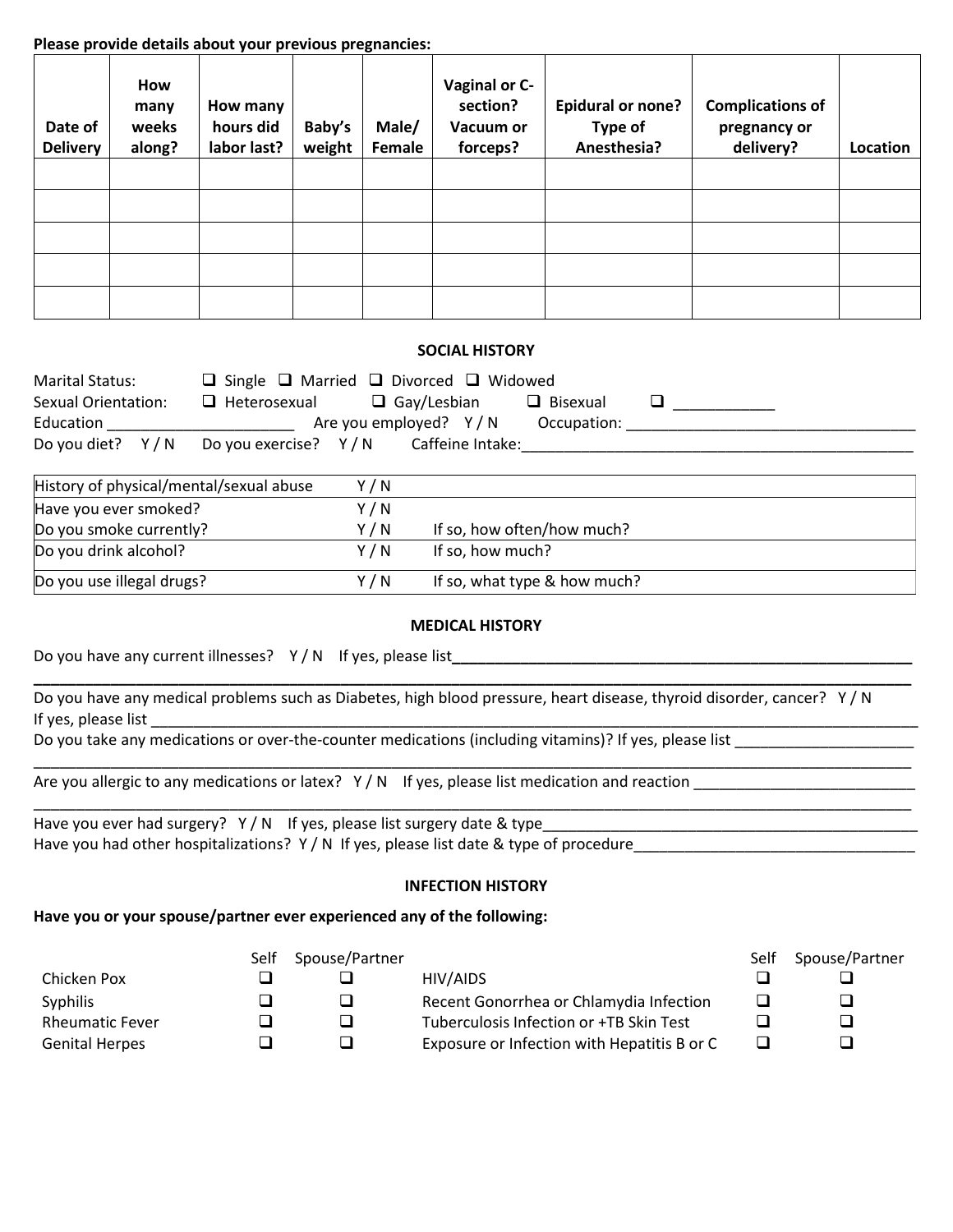#### **REVIEW OF SYSTEMS**

## Do you experience any of the following symptoms on a regular basis?

|   | Fatigue                                        |   | Syncope                   |                          | Difficulty breathing           |
|---|------------------------------------------------|---|---------------------------|--------------------------|--------------------------------|
|   | Malaise                                        |   | Shortness of Breath on    |                          | Wheezing                       |
|   | Fever/Chills                                   |   | exertion                  |                          | Diarrhea/constipation          |
|   | Night sweats                                   |   | Heart pounding            |                          | Leaking stool                  |
|   | Visual changes                                 |   | Irregular heartbeat       | ⊔                        | Nausea or vomiting             |
|   | Chest pain                                     |   | Cough                     |                          | Stomach pains                  |
|   | Blood in stools                                |   | Incomplete emptying after | ⊔                        | Unintended weight gain/loss    |
|   | Change in appearance of                        |   | urinating                 | ⊔                        | Bruising/bleeding easily       |
|   | stools                                         |   | Kidney stones             |                          | Enlarged lymph nodes           |
|   | Loss of appetite                               |   | Muscle weakness           | $\overline{\phantom{a}}$ | Headaches                      |
|   | Blood in urine                                 |   | Joint pain                |                          | Vertigo/Lightheadedness        |
|   | Pain with urination                            |   | Back pain                 |                          | Hallucinations                 |
| ⊔ | Frequency/urgency with                         |   | Seizures                  | ┙                        | Anxiety                        |
|   | urination                                      |   | New skin lesion/rash      |                          | Depression                     |
|   | Leakage of urine                               | ப | Hot flashes               | ⊔                        | Suicidal or homicidal thoughts |
|   | Pain with intercourse                          | ⊔ | Thyroid problems          |                          |                                |
|   | Please describe the symptoms you marked above: |   |                           |                          |                                |

### **FAMILY HISTORY**

\_\_\_\_\_\_\_\_\_\_\_\_\_\_\_\_\_\_\_\_\_\_\_\_\_\_\_\_\_\_\_\_\_\_\_\_\_\_\_\_\_\_\_\_\_\_\_\_\_\_\_\_\_\_\_\_\_\_\_\_\_\_\_\_\_\_\_\_\_\_\_\_\_\_\_\_\_\_\_\_\_\_\_\_\_\_\_\_\_\_\_\_\_\_\_\_\_\_

| Mother alive and well    | ather alive and well. |
|--------------------------|-----------------------|
| Do you have any Brothers |                       |

Do you have a family history of any of the following? Please list the affected family member(s):

| <b>Diabetes</b>     | Y / N | Breast cancer                      | Y / N |
|---------------------|-------|------------------------------------|-------|
| High blood pressure | Y / N | Colon cancer                       | Y/N   |
| High cholesterol    | Y / N | Ovarian cancer                     | Y/N   |
| Heart disease       | Y / N | Endometrial (uterine) cancer Y / N |       |
| Thyroid disorder    | Y / N | Any other cancer                   | Y / N |
|                     |       |                                    |       |

Any other medical problems in the family? Please list \_\_\_\_\_\_\_\_\_\_\_\_\_\_\_\_\_\_\_\_\_\_\_\_\_\_\_\_\_\_\_\_\_\_\_\_\_\_\_\_\_\_\_\_\_\_\_\_\_\_\_\_\_\_

### **PREGNANT PATIENTS ONLY:**

#### **GENETIC HISTORY**

Do you or your baby's biological father have any of the following in your family history?<br>Cystic Fibrosis

| <b>Cystic Fibrosis</b>           | Y/N | Hemophilia                       | Y/N |
|----------------------------------|-----|----------------------------------|-----|
| <b>Muscular Dystrophy</b>        | Y/N | Sickle Cell Disease/Trait        | Y/N |
| <b>Chromosomal Abnormalities</b> | Y/N | Neural Tube Defects/Spina Bifida | Y/N |
| <b>Congenital Heart Defects</b>  | Y/N | Fragile X                        | Y/N |
| Huntington's Disease             | Y/N | Down Syndrome                    | Y/N |
| Thalassemia                      | Y/N | <b>Mental Retardation</b>        | Y/N |
| Jewish Heritage                  | Y/N |                                  |     |

If yes to any of the above, please describe: \_\_\_\_\_\_\_\_\_\_\_\_\_\_\_\_\_\_\_\_\_\_\_\_\_\_\_\_\_\_\_\_\_\_\_\_\_\_\_\_\_\_\_\_\_\_\_\_\_\_\_\_\_\_\_\_\_\_\_\_\_\_\_

Any other family history of babies born with abnormalities?\_\_\_\_\_\_\_\_\_\_\_\_\_\_\_\_\_\_\_\_\_\_\_\_\_\_\_\_\_\_\_\_\_\_\_\_\_\_\_\_\_\_\_\_\_\_\_\_\_\_

Any of the following ethnic histories? Jewish/French Canadian/Creole/Cajun/Asian/Mediterranean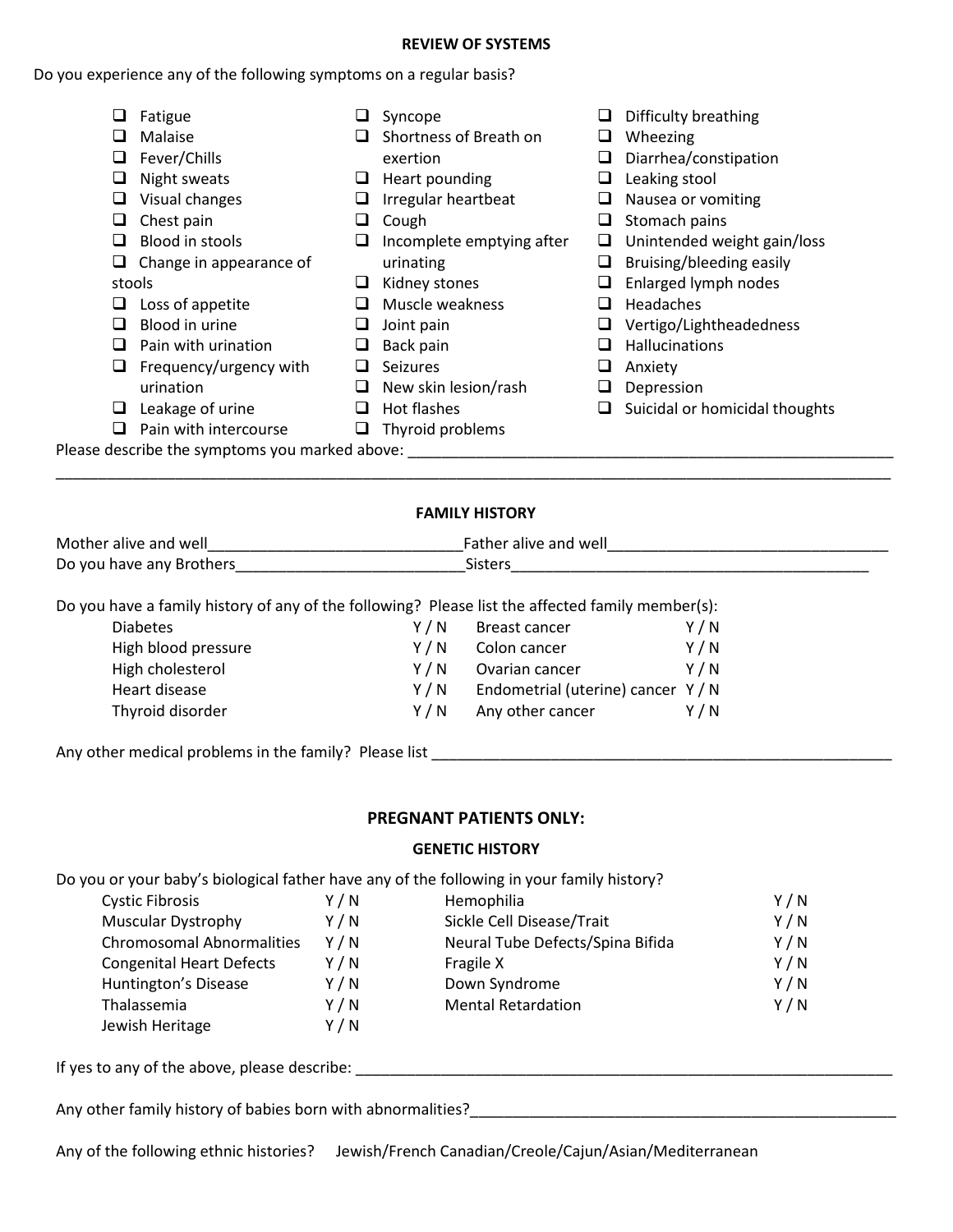## **Virginia Physicians for Women Notice of Privacy Practices**

**This notice describes how medical information about you may be used and disclosed and how you can get access to this information. Please review it carefully.** 

#### **If you have any questions about this Notice please contact the Privacy Officer. 804-897-2100**

#### **Effective Date: April 14, 2003 Revised: 7/1/13**

We are committed to protect the privacy of your personal health information (PHI).

This Notice of Privacy Practices (Notice) describes how we may use within our practice or network and disclose (share outside of our practice or network) your PHI to carry out treatment, payment or health care operations. We may also share your information for other purposes that are permitted or required by law. This Notice also describes your rights to access and control your PHI.

We are required by law to maintain the privacy of your PHI. We will follow the terms outlined in this Notice. We may change our Notice, at any time. Any changes will apply to all PHI. Upon your request, we will provide you with any revised Notice by:

- Posting the new Notice in our office.
- If requested, making copies of the new Notice available in our office or by mail.
- Posting the revised Notice on our website: vpfw.com.

#### **Uses and Disclosures of Protected Health Information**

#### **We may use or disclose (share) your PHI to provide health care treatment for you.**

Your PHI may be used and disclosed by your physician, our office staff and others outside of our office that are involved in your care and treatment for the purpose of providing health care services to you.

EXAMPLE: Your PHI may be provided to a physician to whom you have been referred for evaluation to ensure that the physician has the necessary information to diagnose or treat you. We may also share your PHI from time-to-time with another physician or health care provider (e.g., a specialist or laboratory) who, at the request of your physician, becomes involved in your care by providing assistance, to your physician, with your health care diagnosis or treatment.

We may also share your PHI with people outside of our practice that may provide medical care for you such as home health agencies.

**We may use and disclose your PHI to obtain payment for services. We may provide your PHI to others in order to bill or collect payment for services. There may be services for which we share information with your health plan to determine if the service will be covered.** PHI may be shared with the following:

- Billing companies
- Insurance companies, health plans
- Government agencies in order to assist with qualification of benefits
- Collection agencies

EXAMPLE: You are seen at our practice for a procedure. We will need to provide a listing of services such as x-rays to your insurance company so that we can get paid for the procedure. We may at times contact your health care plan to receive approval PRIOR to performing certain procedures to ensure the services will be covered. This will require sharing of your PHI.

#### **We may use or disclose, as-needed, your PHI in order to support the business activities of this practice, which are called health care operations.**

#### EXAMPLES:

- Training students, other health care providers, or ancillary staff such as billing personnel to help them learn or improve their skills.
- Quality improvement processes which look at delivery of health care and for improvement in processes which will provide safer, more effective care for you.
- Use of information to assist in resolving problems or complaints within the practice.

#### **We may use and disclosure your PHI in other situations without your permission:**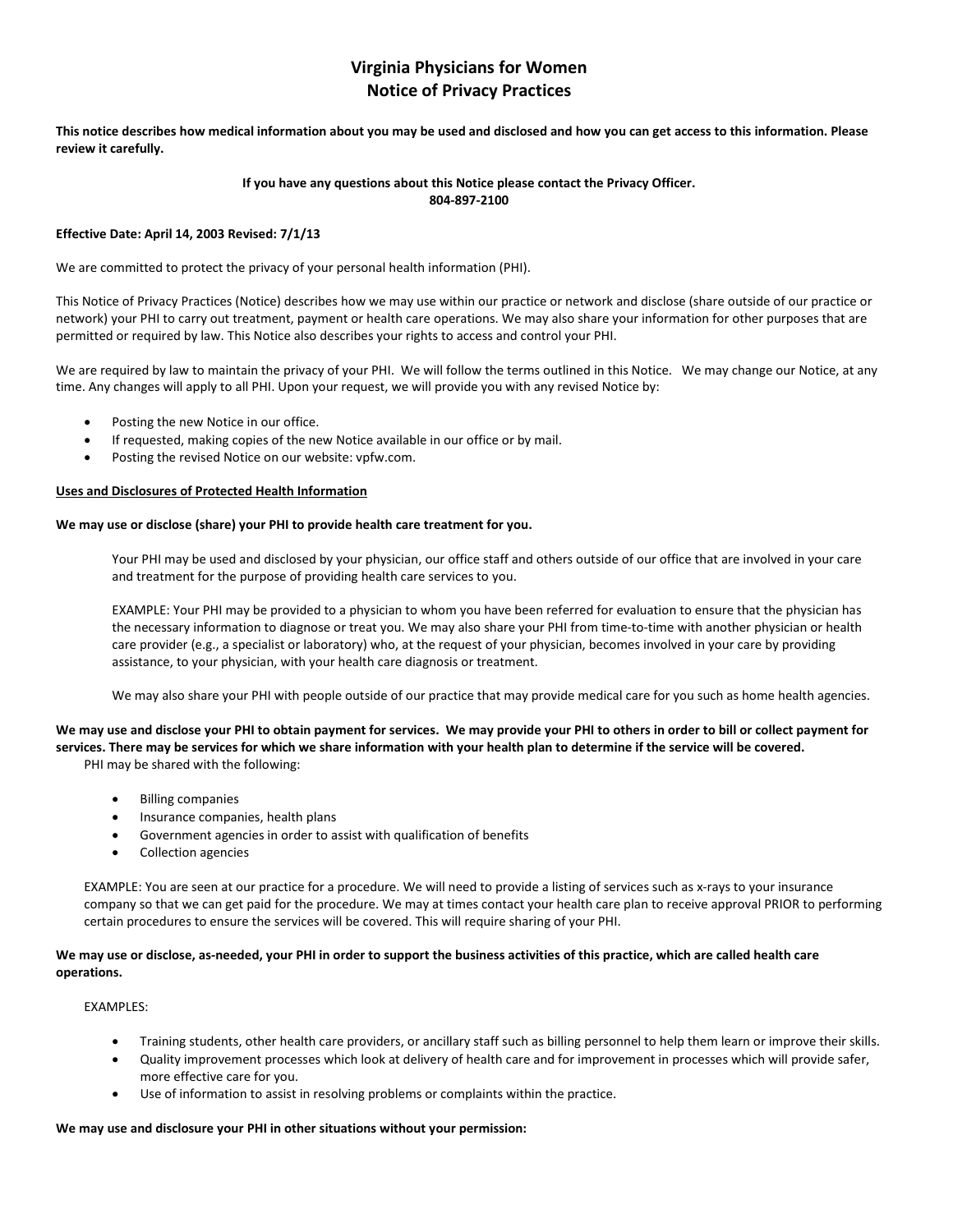- If required by law: The use or disclosure will be made in compliance with the law and will be limited to the relevant requirements of the law. For example, we may be required to report suspected abuse or neglect.
- Public health activities: The disclosure will be made for the purpose of controlling disease, injury or disability and only to public health authorities permitted by law to collect or receive information. We may also notify individuals who may have been exposed to a disease or may be at risk of contracting or spreading a disease or condition.
- Health oversight agencies: We may disclose protected health information to a health oversight agency for activities authorized by law, such as audits, investigations, and inspections. Oversight agencies seeking this information include government agencies that oversee the health care system, government benefit programs, other government regulatory programs and civil rights laws.
- Legal proceedings: To assist in any legal proceeding or in response to a court order, in certain conditions in response to a subpoena, or other lawful process.
	- Police or other law enforcement purposes: The release of PHI will meet all applicable legal requirements for release.
	- Coroners, funeral directors: We may disclose protected health information to a coroner or medical examiner for identification purposes, determining cause of death or for the coroner or medical examiner to perform other duties authorized by law
	- Medical research: We may disclose your protected health information to researchers when their research has been approved by an institutional review board that has reviewed the research proposal and established protocols to ensure the privacy of your protected health information.
	- Special government purposes: Information may be shared for national security purposes, or if you are a member of the military, to the military under limited circumstances.
	- Correctional institutions: Information may be shared which is necessary for your health or the health and safety of other individuals if you are an inmate or under custody of law.
	- Workers' Compensation: Your protected health information may be disclosed by us, as authorized, to comply with workers' compensation laws and other similar legally-established programs.

#### **Other uses and disclosures of your health information.**

Business Associates: Some services are provided through the use of contracted entities called "business associates". We will always release only the minimum amount of PHI necessary so that the business associate can perform the identified services. We require the business associate(s) to appropriately safeguard your information. Examples of business associates include billing companies, collection agencies or transcription services.

Health Information Exchange: We may make your health information available electronically to other healthcare providers outside of our facility who are involved in your care.

Treatment alternatives: We may provide you notice of treatment options or other health related services that may improve your overall health.

Appointment reminders: We may contact you as a reminder about upcoming appointments or treatment.

#### **We may use or disclose your PHI in the following situations UNLESS you object.**

- We may share your information with friends or family members, or other persons directly identified by you at the level they are involved in your care or payment of services. If you are not present or able to agree/object, the healthcare provider using professional judgment will determine if it is in your best interest to share the information. For example, we may discuss post procedure instructions with the person who drove you to the facility unless you tell us specifically not to share the information.
- We may use or disclose protected health information to notify or assist in notifying a family member, personal representative or any other person that is responsible for your care of your location, general condition or death.
- We may use or disclose your protected health information to an authorized public or private entity to assist in disaster relief efforts.

#### **The following uses and disclosures of PHI require your written authorization:**

**Marketing** 

Disclosures for any purposes which require the sale of your information All other uses and disclosures not recorded in this Notice will require a written authorization from you or your personal representative.

Written authorization simply explains how you want your information used and disclosed. Your written authorization may be revoked at any time, in writing. Except to the extent that your doctor or this practice has used or released information based on the direction provided in the authorization, no further use or disclosure will occur.

#### **Your Privacy Rights**

You have certain rights related to your protected health information. All requests to exercise your rights must be made in writing. You may do this by providing a written request either by mail, fax or electronic methods (i.e[. info@vpfw.com\)](mailto:info@vpfw.com).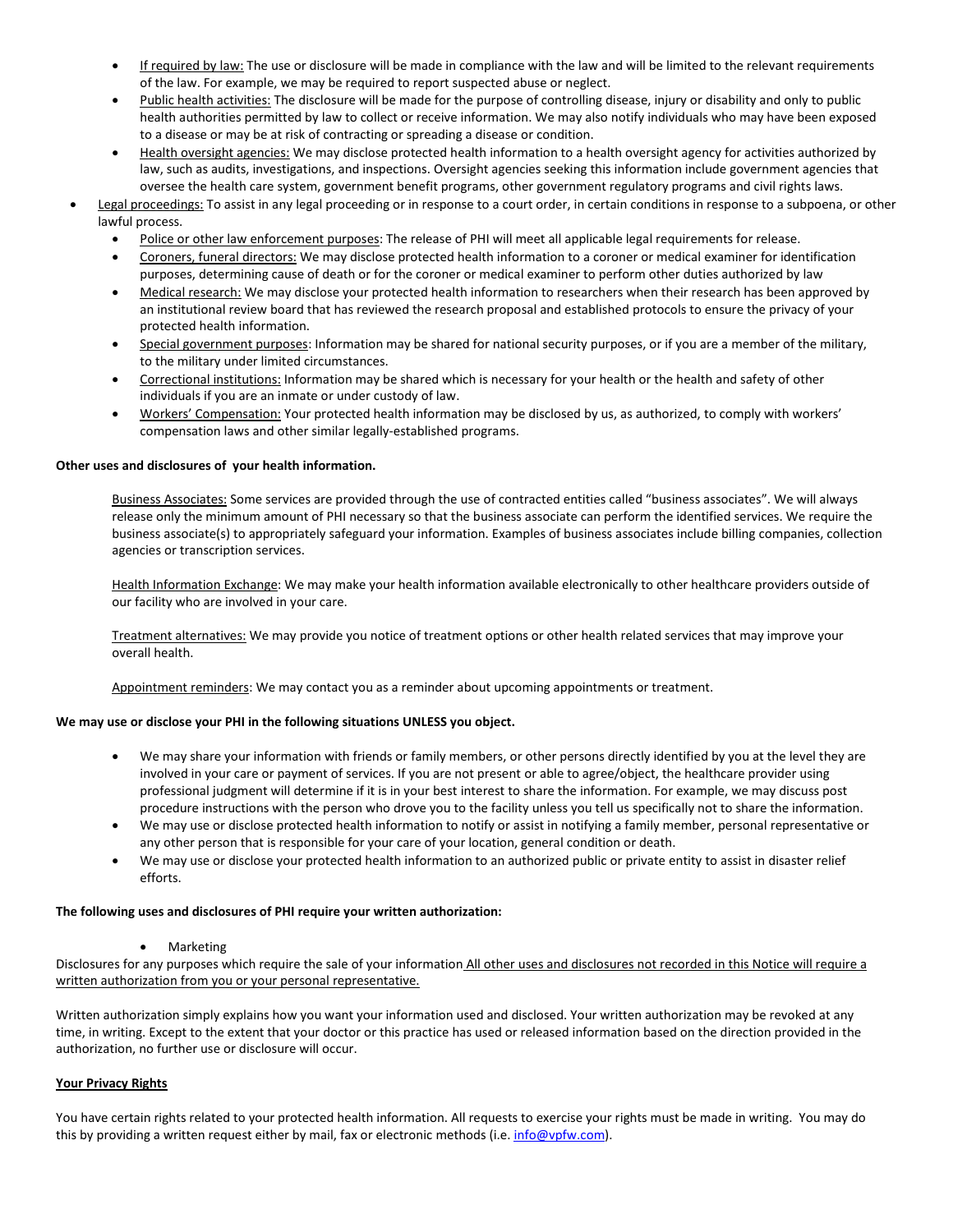#### **You have the right to see and obtain a copy of your protected health information.**

This means you may inspect and obtain a copy of protected health information about you that is contained in a designated record set for as long as we maintain the protected health information. If requested we will provide you a copy of your records in an electronic format. There are some exceptions to records which may be copied and the request may be denied. We may charge you a reasonable cost based fee for a copy of the records.

#### **You have the right to request a restriction of your protected health information.**

You may request for this practice not to use or disclose any part of your protected health information for the purposes of treatment, payment or healthcare operations. We are not required to agree with these requests. If we agree to a restriction request we will honor the restriction request unless the information is needed to provide emergency treatment.

**There is one exception**: we must accept a restriction request to restrict disclosure of information to a health plan if you pay out of pocket,in full for a service or product, unless it is otherwise required by law.

#### **You have the right to request for us to communicate in different ways or in different locations.**

We will agree to reasonable requests. We may also request alternative address or other method of contact such as mailing information to a post office box. We will not ask for an explanation from you about the request.

#### **You have the right to request an amendment of your health information.**

You may request an amendment of your health information if you feel that the information is not correct, along with an explanation of the reason for the request. In certain cases, we may deny your request for an amendment at which time you will have an opportunity to disagree. This request should be in writing, addressed to the Privacy Officer. **You have the right to a list of people or organizations who have received your health information from us.**

This right applies to disclosures for purposes other than treatment, payment or healthcare operations. You have the right to obtain a listing of these disclosures that occurred after April 14, 2003. You may request them for the previous six years or a shorter timeframe. If you request more than one list within a 12 month period you may be charged a reasonable fee.

#### **Additional Privacy Rights**

- You have the right to obtain a paper copy of this notice from us, upon request. We will provide you a copy of this Notice the first day we treat you at our facility. In an emergency situation we will give you this Notice as soon as possible.
- You have a right to receive notification of any breach of your protected health information.

#### **Complaints**

If you think we have violated your rights or you have a complaint about our privacy practices you can contact:

Privacy Officer Fax: 804-897-9074 Mail: 10710 Midlothian Turnpike, Suite 200 Richmond, VA 23235

You may also complain to the United States Secretary of Health and Human Services if you believe your privacy rights have been violated by us.

If you file a complaint we will not retaliate against you for filing a complaint.

This notice was published and becomes effective on April 13, 2003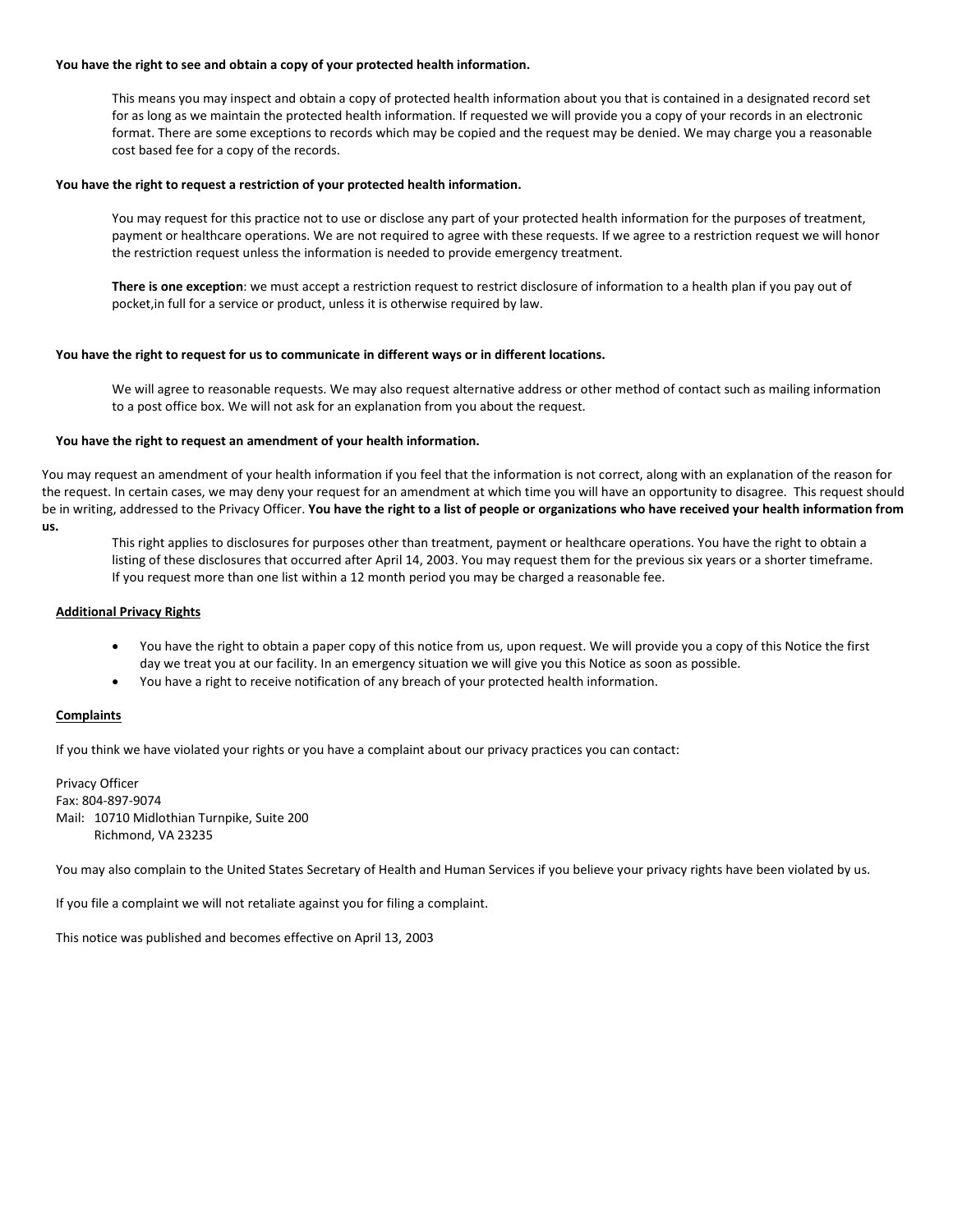\_\_\_\_\_\_\_\_\_\_\_\_\_\_\_\_\_\_\_\_\_\_\_\_\_\_\_\_\_\_



# **Written Acknowledgement Form**

Our Notice of Private Practices provides information about how we may use and disclose medical information about you. As provided in our notice, the terms of our notice may change. If we change our notice, you may receive a revised copy.

| (please print name) have been provided with a copy              |
|-----------------------------------------------------------------|
| of Virginia Physicians for Women's Notice of Privacy Practices. |

I have had the opportunity to read the Notice of Privacy Practices.

I understand that I may ask questions to Virginia Physicians for Women if I do not understand any information contained in the Notice of Privacy Practices.

| <b>Patient (or Guarantor) Signature</b> | Date. |
|-----------------------------------------|-------|
|                                         |       |

Guarantor's Relationship to Patient\_\_\_\_\_\_\_\_\_\_\_\_\_\_\_\_\_\_\_\_\_\_\_\_\_\_\_\_\_\_\_\_\_\_\_\_\_\_\_\_\_\_\_\_\_\_\_\_\_\_\_\_\_\_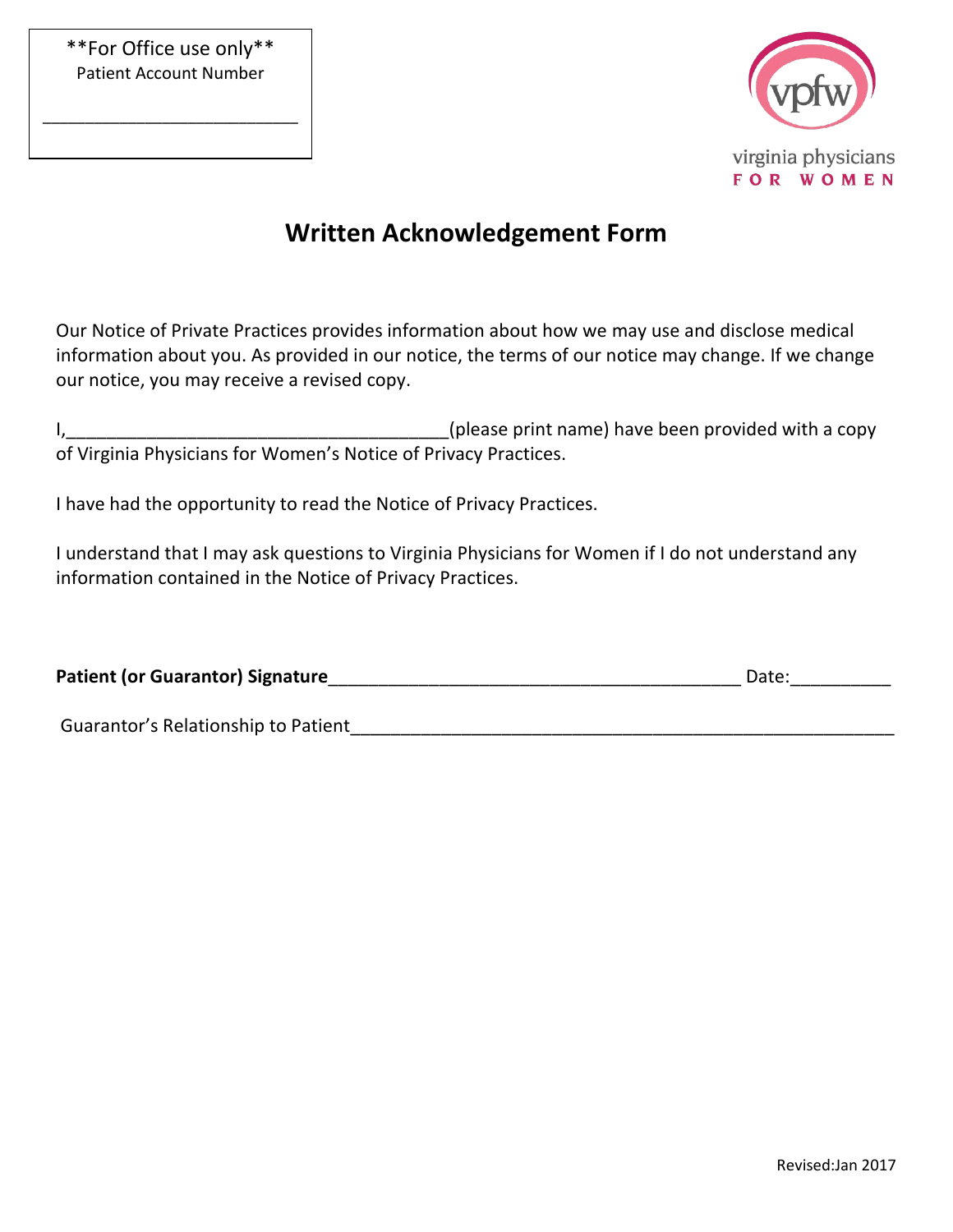\*\*For Office use only\*\* Patient Account Number

\_\_\_\_\_\_\_\_\_\_\_\_\_\_\_\_\_\_\_\_\_\_\_\_\_\_\_\_\_\_\_\_\_\_



## **E-PRESCRIBING PBM CONSENT FORM**

ePrescribing is defined as a physician's ability to electronically send a prescription directly to a pharmacy. Benefits data are maintained for health insurance companies by organizations known as Pharmacy Benefits Managers (PBM). PBM's are third party administrators of prescription drug programs whose primary responsibilities are processing and paying prescription drug claims.

By signing this consent form you are agreeing that Virginia Physicians for Women can request and use your prescription medication history from other healthcare providers and/or third party Pharmacy Benefits Managers for treatment purposes.

| Patient Name (printed) |  | Date of Birth |  |  |
|------------------------|--|---------------|--|--|
|                        |  |               |  |  |
|                        |  |               |  |  |

Relationship (if other than patient)\_\_\_\_\_\_\_\_\_\_\_\_\_\_\_\_\_\_\_\_\_\_\_\_\_\_\_\_\_\_\_\_\_\_\_\_\_\_\_\_\_\_\_\_\_\_\_\_

## **Signature of patient (or Guarantor):**

 $\Delta$ Date  $\frac{1}{2}$  / $\frac{1}{2}$  / $\frac{1}{2}$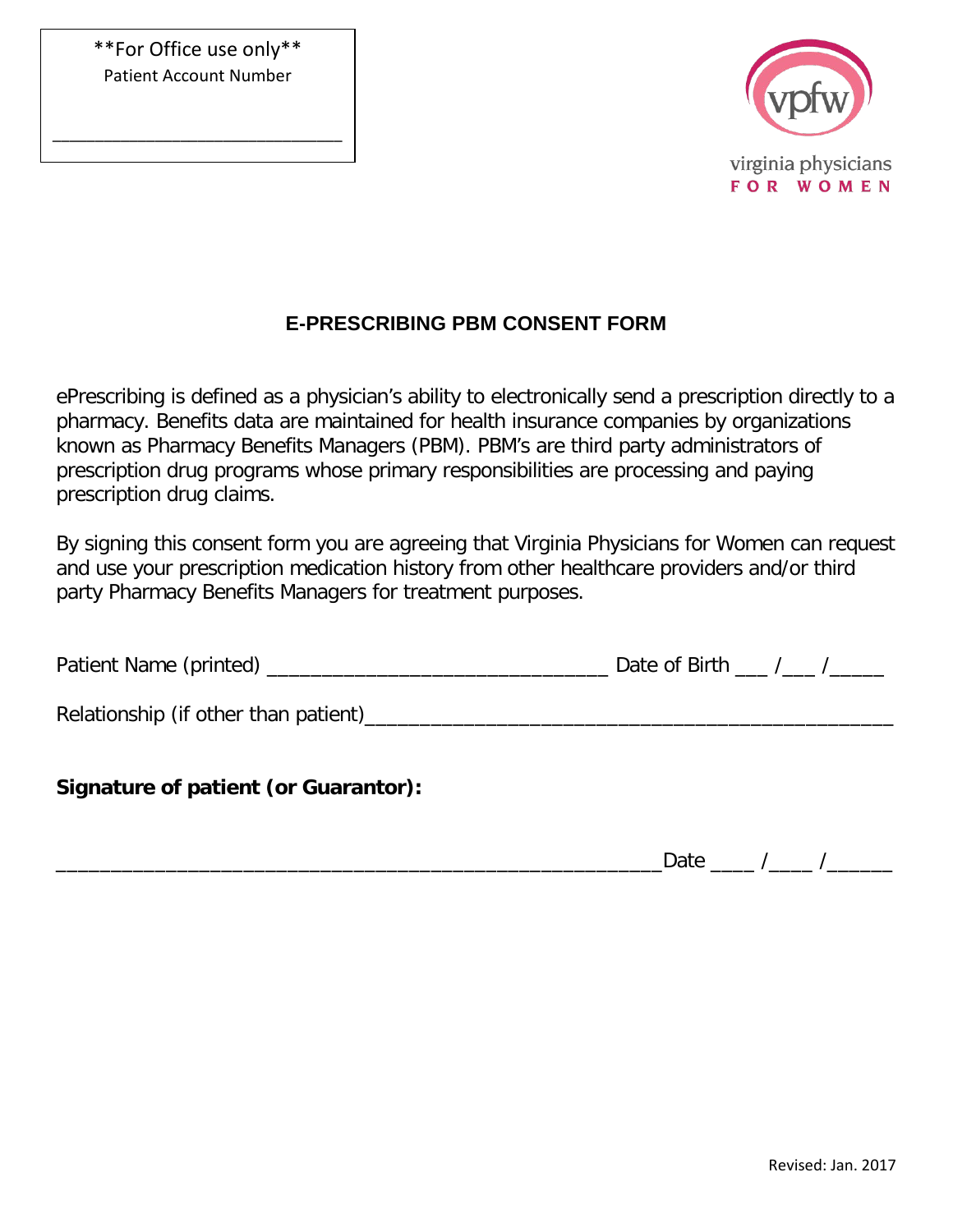\*\*For Office use only\*\* Patient Account Number

\_\_\_\_\_\_\_\_\_\_\_\_\_\_\_\_\_\_\_\_\_\_\_\_\_\_\_\_\_\_



## **Disclosure to Family Members and Friends**

It has been explained to me that information related to my health may be disclosed to my family and friends, or as needed for payment of health care services. I understand that Virginia Physicians for Women, Ltd. (VPFW) will only disclose information relevant to my current treatment. I agree that VPFW may disclose health information to the individuals listed below.

| <b>Patient Name:</b>                           |              |                                         |
|------------------------------------------------|--------------|-----------------------------------------|
| Patient Signature: Material Patient Signature: |              | Date: _________________                 |
| Name (first, middle, last)                     | Relationship | This person may access my records:      |
|                                                |              | $\Box$ Phone $\Box$ In Person w/Patient |
|                                                |              | $\Box$ Phone $\Box$ In Person w/Patient |
|                                                |              | $\Box$ Phone $\Box$ In Person w/Patient |

**\*\*Please remember\*\* it is your responsibility to keep this information current.**

**Virginia State law allows parental access to a minor's health records.**